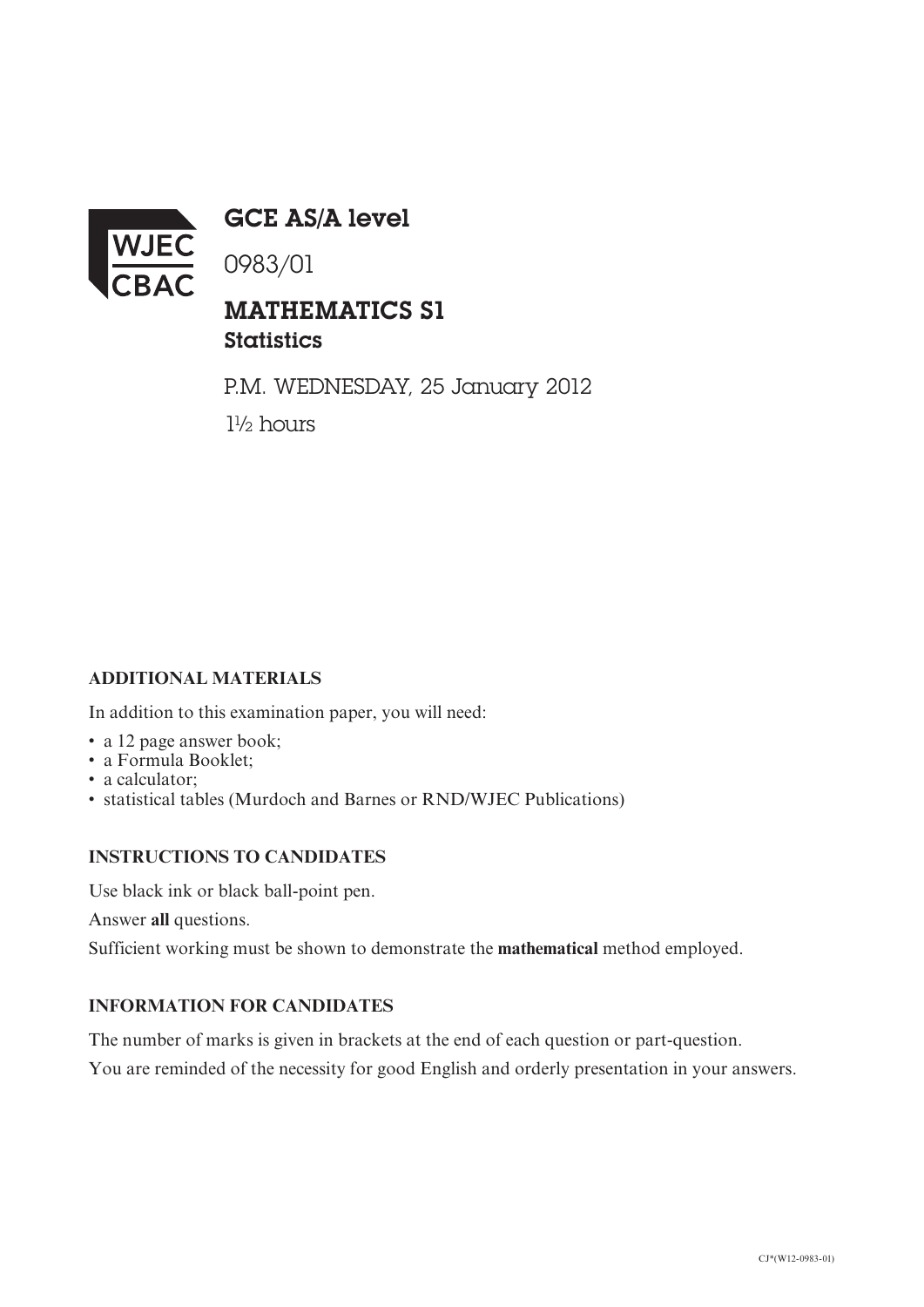**1.** A class contains 8 girls and 6 boys. A sub-committee of 3 members of the class is to be formed and it is decided to select its members at random from the class. Calculate the probability that the sub-committee will contain

| $(a)$ 3 boys, | $[2]$ |
|---------------|-------|
|               |       |

*(b)* more boys than girls. [4]

- **2.** The random variable *X* has a Poisson distribution with mean 5 and the random variable *Y* is given by  $Y = 2X + 3$ . Determine the mean and variance of *Y*. [5]
- **3.** Alun and Ben are snooker players. When they play a game against each other, Alun wins with probability 0·6 and successive games are independent.
	- *(a)* One evening they play 10 games against each other. Determine the probability that Alun wins
		- (i) exactly 7 games,
		- (ii) at least 6 games. [5]
	- *(b)* On another evening, find the probability that Alun wins for the first time on the fourth game. [3] game.  $[3]$
- **4.** The events *A* and *B* are such that  $P(A) = 0.4$ ,  $P(B) = 0.2$  and  $P(A|B) = 0.3$ .

Calculate

- *(a)*  $P(A \cap B)$ , [2]
- $(P(A \cup B))$ , [2]
- $(c)$   $P(B|A)$ . [2]
- **5.** Each of three boxes contains 3 cards. Box A contains 1 red card, Box B contains 2 red cards and Box C contains 3 red cards. One of the boxes is selected at random and a card is chosen at random from that box.
	- *(a)* Find the probability that a red card is chosen. [3]
	- *(b)* Given that a red card is chosen, find the probability that Box A was selected. [3]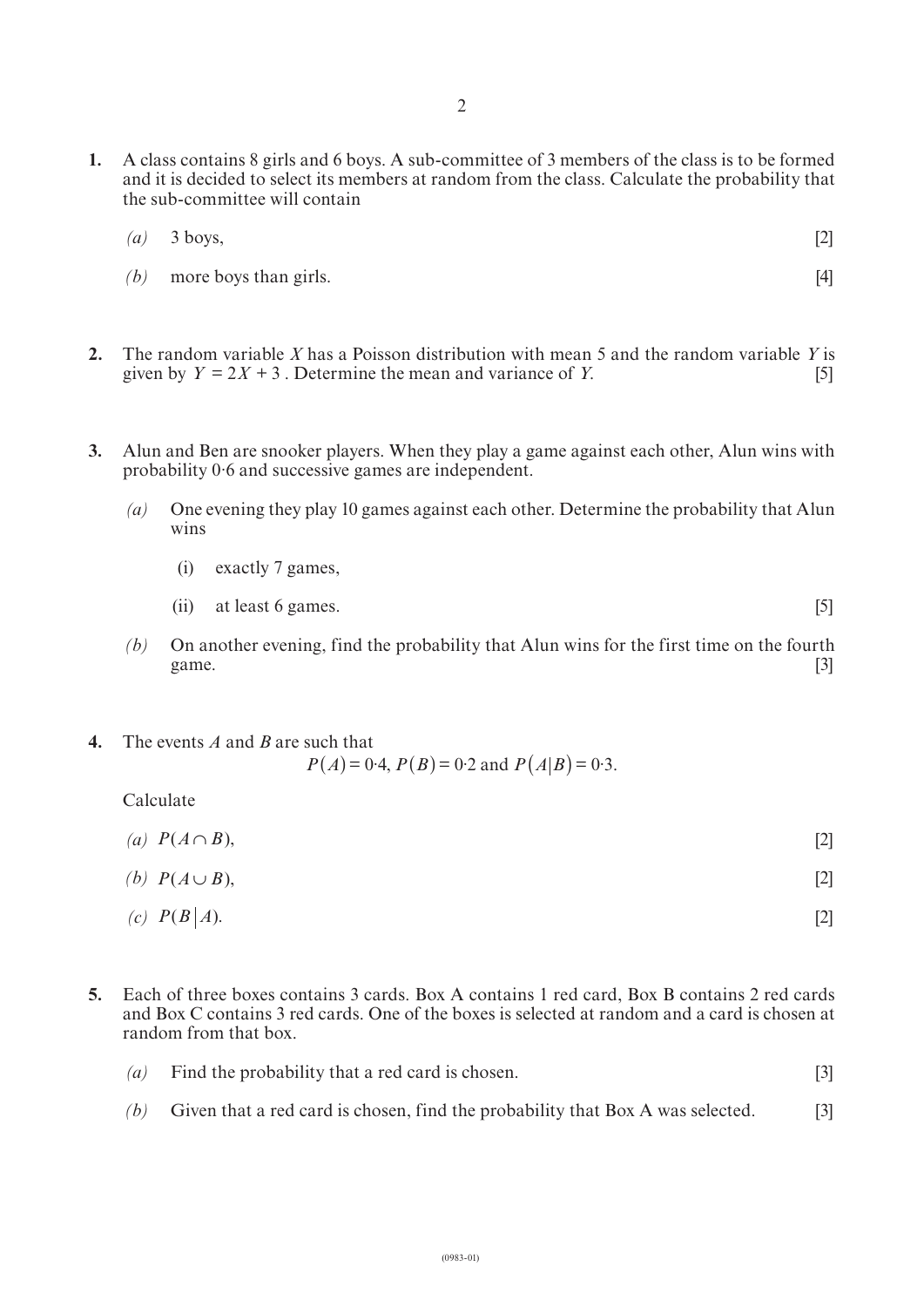- **6.** The number of emergency admissions, *X*, into a hospital during each 24-hour period can be modelled by a Poisson distribution with mean 3·6.
	- *(a)* **Without the use of tables**, determine
		- (i)  $P(X = 5)$ ,
		- (ii)  $P(X < 3)$ . [5]
	- *(b)* **Using tables**, determine  $P(3 \le X \le 7)$ . [3]

#### **7.** The probability distribution of the discrete random variable *X* is given by

| $P(X = x)$ | 0·1 | 0·1 | 0.2 | 0.2 | 0.4 |
|------------|-----|-----|-----|-----|-----|

- *(a)* Calculate the mean and variance of *X*. [5] (b) Calculate  $E\left(\frac{1}{|V|}\right)$ . [3]  $\left(\frac{1}{X^2}\right)$
- *(c)* Two independent observations  $X_1$ ,  $X_2$  are taken from the distribution of *X*.
	- (i) Calculate  $P(X_1 + X_2 = 6)$ . [4]
	- (ii) Calculate  $P(X_1 = X_2)$ . [3]

**8.** The random variable *X* has the binomial distribution  $B(16, p)$ , where  $p < 0.5$ . Given that the variance of *X* is 2·56,

| ( <i>a</i> ) calculate the value of $p$ , |  |
|-------------------------------------------|--|
|                                           |  |

*(b)* for this value of *p*, calculate  $E(X^2)$ . [3]

# **TURN OVER**